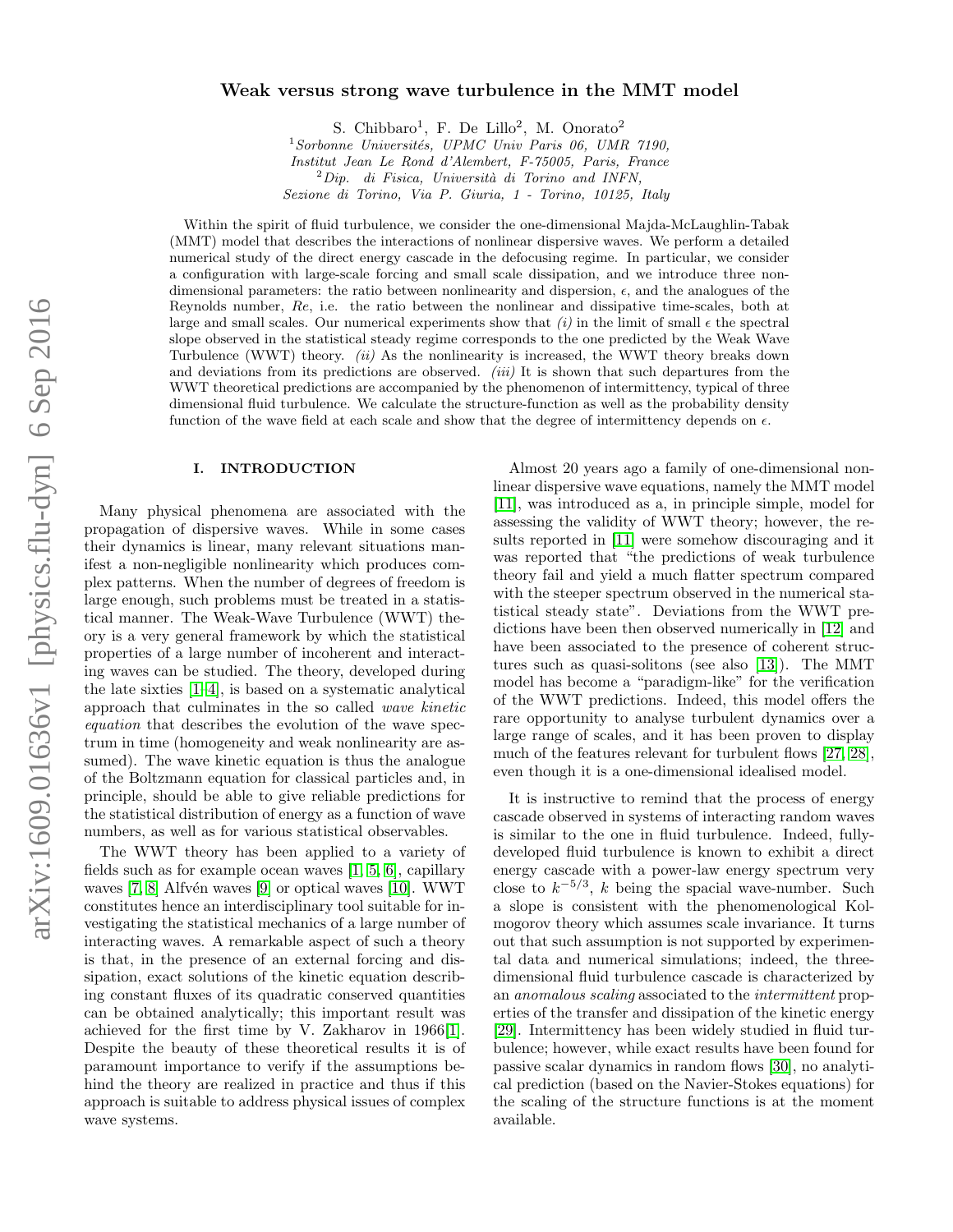The theory of Weak-Wave Turbulence can be considered as a mean-field approach, where the relevant observable is the wave action spectrum  $n(k, t)$ , which becomes deterministic in the thermodynamic limit and thus ignores fluctuations. From this perspective, one would be tempted to rule out the presence of anomalous scaling and intermittency. Nonetheless, as anticipated, many numerical and experimental observations have pointed out the existence of such non trivial statistics. Notably in wave turbulence, the phenomenon of intermittency has been observed in different experiments of mechanically forced surface gravity waves by different groups, [\[6,](#page-5-3) [20,](#page-6-11) [33](#page-6-12)[–35\]](#page-6-13). Nonetheless the origin of such intermittency remains mysterious: in [\[33\]](#page-6-12) such phenomenon has been associated with numerous nonpropagating spikes or splashes and propagating breakers. In experiments reported in [\[6\]](#page-5-3) wave breaking or whitecaps did not occur but cusps (that can leave a signature on the spectrum) were observed on the fluid surface. In [\[35\]](#page-6-13) it has been observed that the degree of intermittency depends on the forcing parameter and is somehow independent from breaking and capillary bursts on steep gravity waves. More in general, in a number of papers  $[14–17, 31, 32]$  $[14–17, 31, 32]$  $[14–17, 31, 32]$  $[14–17, 31, 32]$ a tentative explanation of the origin of intermittency in wave turbulence has been put forward; however, no quantitative predictions are so far available.

In this paper, we consider the MMT model in the defocusing regime with gravity-wave dispersion as a basic tool for studying the properties of wave turbulence. While simple, the model has been shown to be dynamically particularly rich, and to display high sensitivity to external forces and parameters [\[27,](#page-6-7) [28\]](#page-6-8). For this reason, here we stick to the same configuration examined in the first investigation [\[11\]](#page-6-4), to disentangle the various effects. In particular, we show that in the direct energy cascade regime the WWT theory offers an accurate prediction for wave spectral slope, provided the ratio between the nonlinear to the linear Hamiltonian is sufficiently small. When the ratio of nonlinear to linear energy is large enough, the prediction of the wave turbulence fails and, as shown in [\[11\]](#page-6-4), the spectrum becomes steeper than the WWT prediction. The calculation of the structure functions and of the probability density function (PDF) of increments of the wave field at different scales show that, while in the strongly nonlinear regime the dynamics is characterised by intermittency, in the weakly nonlinear case described by the WWT spectrum the wave field exhibits a quasiself-similar scaling. The model cannot describe the phenomenon of wave breaking or the formations of cusps; therefore, it offers a unique tool to establish that the observed intermittency cannot be attributed solely to such singular or quasi-singular structures.

Our paper is organised as follows: we first describe the MMT model with forcing and dissipation and introduce the control parameters of the simulations. The numerical set-up is then presented and the results on the spectral slopes are shown. We then consider the structure function and the PDF of the wave field at different scales

and discuss the intermittency properties of the defocusing MMT model. In the last Section, a discussion of the results and the final conclusions are reported.

# II. THE THEORETICAL MODEL AND THE WWT PREDICTION

We consider the following model

<span id="page-1-0"></span>
$$
i\frac{\partial \psi}{\partial t} = \mathcal{L}\psi + |\psi|^2 \psi + \mathcal{F} + \mathcal{D},\tag{1}
$$

where  $\psi = \psi(x, t)$  and  $\mathcal L$  is a dispersive operator of the form  $\mathcal{L} \exp(ikx) = \omega(k) \exp(ikx)$ ; the dispersion relation is chosen as  $\omega = \sqrt{|k|}$ . F, D are two terms that have been included in order to mimic forcing and dissipation; their specific form will be given in the next Section. The model in [\(1\)](#page-1-0) belongs to the MMT family of equations, which generalizes the nonlinear Schröedinger equation; our selection is based on the fact that, despite it has been shown in [\[12\]](#page-6-5) that for such member of the family the flux for the direct cascade predicted by the WWT has the correct sign and the cascade is local, numerical simulations have shown an unexpected distribution of energy in the spectral modes [\[11\]](#page-6-4).

In absence of forcing and dissipation the equation [\(1\)](#page-1-0) preserves the number of particles N, and the Hamiltonian H, which can be written as:

$$
H = H_{lin} + H_{nl} = \int \left| \frac{\partial \psi^{1/4}}{\partial x^{1/4}} \right|^2 dx + \frac{1}{2} \int |\psi|^4 dx \qquad (2)
$$

The Hamiltonian is written as the sum of two terms that account for a linear contribution,  $H_{lin}$ , (first term in r.h.s.) and a nonlinear one,  $H_{nl}$ . The crucial assumption of WWT is that  $H_{nl}/H_{lin} \ll 1$ . This ratio thus constitutes the small parameter which allows the perturbative approach at the basis of the development of the WWT theory. It is important to underline that in front of the nonlinear term the coefficient is taken as positive: this implies that the model is defocusing. The case with opposite sign (focusing) is modulationally unstable and its dynamics is dominated by bright solitary waves and coherent structures [\[27,](#page-6-7) [28\]](#page-6-8). Here, we devote our attention only to the defocusing case, as it has been found to be more pathological with respect to WTT predictions.

By imposing a forcing confined at large scales (small k) and a dissipation only at small scales (large  $k$ ), a direct cascade in k-space, characterised by a constant flux of linear energy,  $H_{lin}$  is predicted by the WWT once a stationary state is reached. The spectrum is expected to exhibit the following power law:

$$
n_k \sim k^{-1} \quad \text{WWT direct cascade} \tag{3}
$$

where  $n_k = \langle |\psi_k|^2 \rangle$  and the brackets  $\langle ... \rangle$  imply ensemble average. The verification of such predictions has failed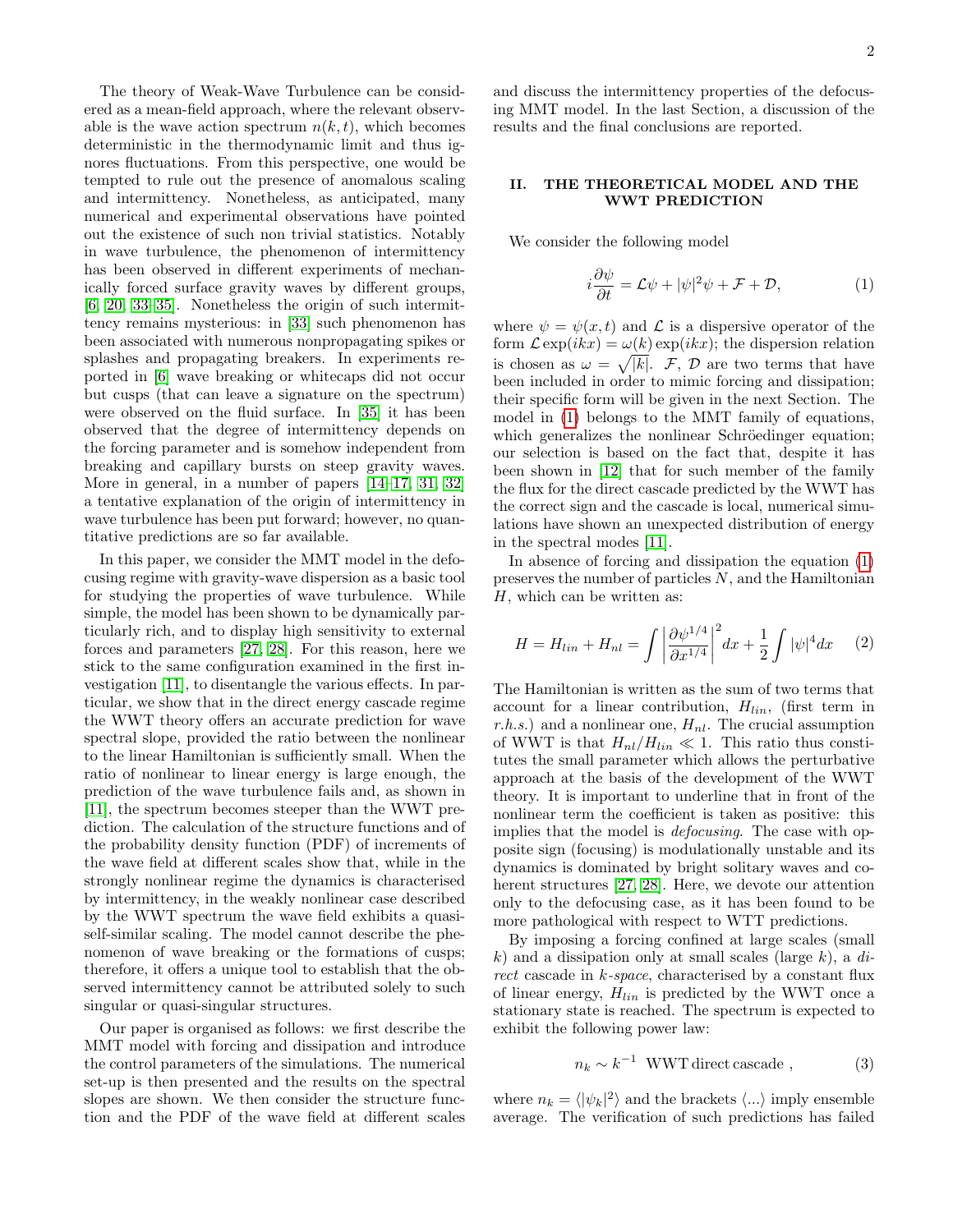so far [\[11–](#page-6-4)[13\]](#page-6-6). In particular a spectrum of the following type

$$
n_k \sim k^{-5/4} \text{ MMT direct cascade }, \tag{4}
$$

has been revealed in numerical simulations as a new final statistical steady state, consistently with a different closure proposed on heuristic grounds. Hereafter, this spectrum will be referred to as the MMT spectrum. In the following Section we will test the validity of the above predictions.

### III. RESULTS

# A. Forcing and Dissipation

In order to observe the direct cascade, we have performed numerical simulations with the following deterministic instability-type forcing written in Fourier space:

$$
\mathcal{F}_k = f\psi_k, \quad k \in [k_{min}, k_{max}], \tag{5}
$$

where  $f$  is a constant. Dissipation is imposed at very large and small scales using the following terms

$$
\mathcal{D}_k = \mathcal{D}_k^- + \mathcal{D}_k^+ = (\nu^- |k|^{-m} + \nu^+ |k|^n) \psi_k, \qquad (6)
$$

with  $m, n > 0$ .

# B. Control parameters of the simulations

From equation [\(1\)](#page-1-0) it is possible to establish four different time scales associated with dispersion, nonlinearity, high and low wave number dissipation:

$$
\tau_{disp} = \frac{1}{k_0^{1/2}}, \quad \tau_{nlin} = \frac{1}{|\psi_0|^2}, \quad \tau_{diss}^+ = \frac{1}{\nu + k_0^n}, \quad \tau_{diss}^- = \frac{k_0^m}{\nu - (7)}
$$

 $k_0$  and  $|\psi_0|$  are a characteristic wave number and amplitude, respectively. We can then define the following "dimensionless" parameters as the ratio between the dispersive/dissipative and nonlinear time scales:

$$
\epsilon_0 = \frac{|\psi_0|^2}{k_0^{1/2}}, \ Re_0^+ = \frac{|\psi_0|^2}{\nu^+ k_0^n}, \ Re_0^- = \frac{k_0^m |\psi_0|^2}{\nu^-}
$$
 (8)

where  $Re^+$  is the analogue of the Reynolds number in fluid mechanics. In terms of these parameters, Eq.  $(1)$ takes the following form:

<span id="page-2-0"></span>
$$
i\frac{\partial\psi}{\partial t} = \frac{1}{\epsilon_0}\mathcal{L}\psi + |\psi|^2\psi + \mathcal{F} + \frac{1}{Re_0^+}\mathcal{D}^+ + \frac{1}{Re_0^-}\mathcal{D}^-, \quad (9)
$$

where all the variables and the operators  $\mathcal{L}, \mathcal{F}$  and  $\mathcal{D}$  are now "dimensionless". Given a computational domain,  $\epsilon_0$ ,  $Re_0^{\pm}$  and the forcing amplitude represent our control parameters of the simulations. In order to extricate the different physical effects, we shall keep constant the forcing and the Reynolds numbers and change only  $\epsilon_0$ . The latter parameter indeed controls the ratio between nonlinear to linear waves, and therefore represents the key parameter in the WWT theory. We will also monitor the degree of nonlinearity of the asymptotic steady state of our simulation by considering the ratio of nonlinear to linear Hamiltonian for the equation [\(9\)](#page-2-0):

$$
\epsilon = \epsilon_0 \frac{\int |\psi|^4 dx}{2 \int |\partial \psi^{1/4}/\partial x^{1/4}|^2 dx} \tag{10}
$$

Note that the relation between  $\epsilon_0$  and  $\epsilon$  calculated when a stationary state has reached is not obvious; in the next Section, we will find out that the relation between  $\epsilon$  and  $\epsilon_0$  is quasi-linear.

### C. Numerical set-up

Equation [\(9\)](#page-2-0) has been solved through a Strang splitting pseudo-spectral method. In the unforced and undamped case, the method guarantees a conservation of the number of particles and Hamiltonian with a high degree of accuracy. Simulations have been performed in a periodic box of size  $L = 2\pi$  with a number of modes set at  $2^{13}$ . The time-marching is carried out with  $\Delta t = 0.01$ . The coefficients  $\epsilon_0$  and  $\tilde{Re}_0^{\pm}$  and f are selected and the simulation is run until the total number of particles, the linear and the nonlinear Hamiltonian reach a stationary state. The simulations are performed in the following way: at time  $t = 0$  the wave-field is initialised with  $\psi(x, 0) = f$ . Among many of the simulations performed,



<span id="page-2-1"></span>FIG. 1. Evolution of the number of particles for the simulations RUN1 (in blue) and RUN2 (in red).

here, for the sake of clarity, we report two of them, i.e. RUN1 and RUN2, characterized by different nonlinearity; the parameters of the simulations are reported in Table [I.](#page-3-0) In Fig. [1](#page-2-1) the evolution of the number of particles for two numerical simulations is plotted. The figure shows that in both cases a stationary state is reached. It is also possible to appreciate that the fluctuations of the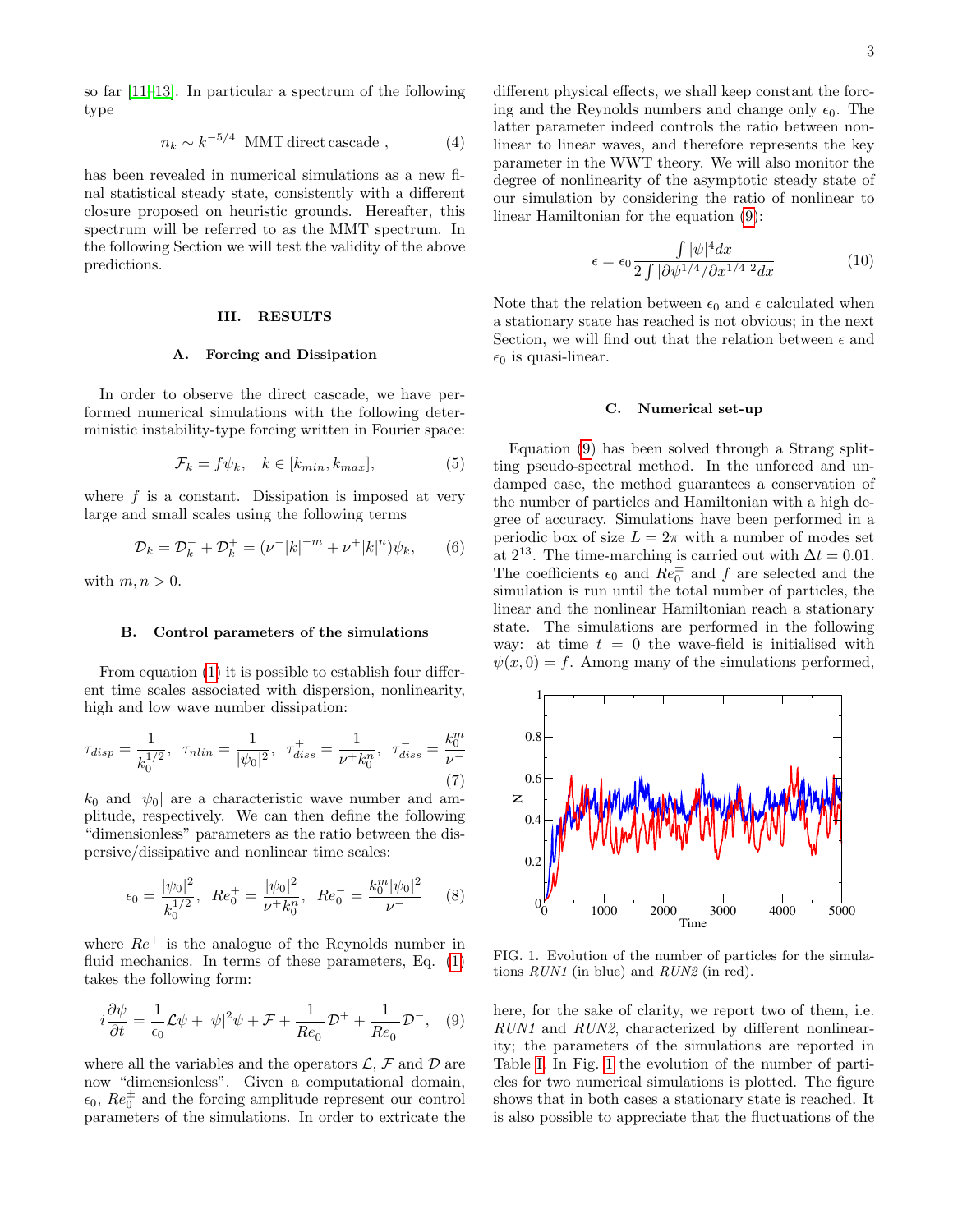<span id="page-3-0"></span>TABLE I. Parameters of the two numerical simulations whose spectra are shown in Fig. [2.](#page-3-1) The values of the power of the hypo- and hyper-viscosity terms are respectively  $m = 8$  and  $n = 8$ .

|             |  | $\left  k_{min} \right  k_{max} \left  \epsilon_0 \right $ | $Re_0^+$ | $Re_0$                                |
|-------------|--|------------------------------------------------------------|----------|---------------------------------------|
| $RUNI$ 0.02 |  |                                                            |          | $ 0.5 5\times10^{22} 2\times10^{-3} $ |
| RUN2 0.02   |  |                                                            |          | $12 5\times10^{22} 2\times10^{-3} $   |

number of particles are not small, especially for the more nonlinear case.

After that transient, the spectra, and all the other statistical observables are computed averaging over time until a satisfactory convergence is reached. Over the same amount of time, the averaged value of  $\epsilon$  is calculated in order to characterize the numerical experiment.

### D. Spectra

In Fig. [2](#page-3-1) spectra obtained averaging for times larger than 10000 are shown. Both spectra show a power law



<span id="page-3-1"></span>FIG. 2. Spectra of the two numerical simulations whose parameters are reported in Table [I.](#page-3-0) In the inset, the spectra are shown after having been multiplied by k. The plot is in linear-log scale. As in all figures, RUN1 is blue and RUN2 red.

over an inertial range of one decade. The figure shows that RUN1, characterized by a lower value of  $\epsilon_0$ , displays a spectral slope that is in agreement with the WWT prediction, while the spectral slope for RUN2 appears steeper (see the inset in Fig. [2\)](#page-3-1). Notably, RUN2 evidences a statistical steady state in agreement with the MMT spectrum.

In order to appreciate the dependence of the spectral slope,  $\gamma$  is the absolute value, on  $\epsilon$  we have performed a number of numerical simulations by keeping  $f$  and  $Re_0^{\pm}$ constant and changing  $\epsilon_0$  from 0.1 to 12.5; a fit is then performed in the range of  $k \in [20, 100]$ . The results are shown in Fig. [3](#page-3-2) where the spectral slope  $\gamma$  is plotted as a function of  $\epsilon$ . Interestingly, for  $\epsilon \lesssim 0.2$ , the slope is

in agreement with the prediction of the WWT  $\gamma = 1$ . Increasing  $\epsilon$ , the slope of the spectrum changes continuously, attaining the MMT prediction  $\gamma = 5/4$  for high nonlinearity ( $\epsilon \geq 0.6$ ). In the inset we show the relation between the control parameter  $\epsilon_0$  and the effective degree of nonlinearity of the simulation  $\epsilon$ ; for the parameters chosen, the plot indicates a linear dependence between the two numbers. In order to look for other sig-



<span id="page-3-2"></span>FIG. 3. Slope of the spectrum as a function of the nonlinear parameter  $\epsilon$ . In the inset the  $\epsilon$  is plotted as a function of the control parameter  $\epsilon_0$ .

natures of the transition from weak to strong turbulence we compute the quantity  $|\psi(k,\omega)|^2$ . In Fig. [4](#page-4-0) we show such quantity normalized in such a way that for each value of  $k$  the function is scaled so that its maximum is equal to one. It is evident that for RUN1 the linear dispersion relation is nicely followed. On the other hand, when nonlinearity is high as in RUN2, the nonlinear interactions lead to a broadening of the frequencies at all scales; in such conditions the WWT theory cannot be applied.

### E. Intermittency

Following the studies on the velocity field in Navier-Stokes turbulence [\[37\]](#page-6-18), we consider as the relevant tool for analysing the intermittent behavior of the wave field the *structure functions*, defined as:

$$
S_p(r) = \langle |\delta\psi(r)|^p \rangle = \int |\delta\psi(r)|^p \mathcal{P}(\delta\psi) d\delta\psi \qquad (11)
$$

with  $\delta \psi = \Re[\psi(x + r) - \psi(x)]$  where  $\Re$  denotes the real part.  $\mathcal{P}(\delta \psi)$  is the PDF of the random field  $\delta \psi$ . Assuming for example that this probability is Gaussian at all scales with variance  $S_2(r) = \sigma^2(r)$ , then we have

<span id="page-3-3"></span>
$$
S_p(r) = \sigma(r)^p \int \left| \frac{\delta \psi(r)}{\sigma} \right|^p \mathcal{P}\left(\frac{\delta \psi(r)}{\sigma}\right) d\left(\frac{\delta \psi(r)}{\sigma}\right), (12)
$$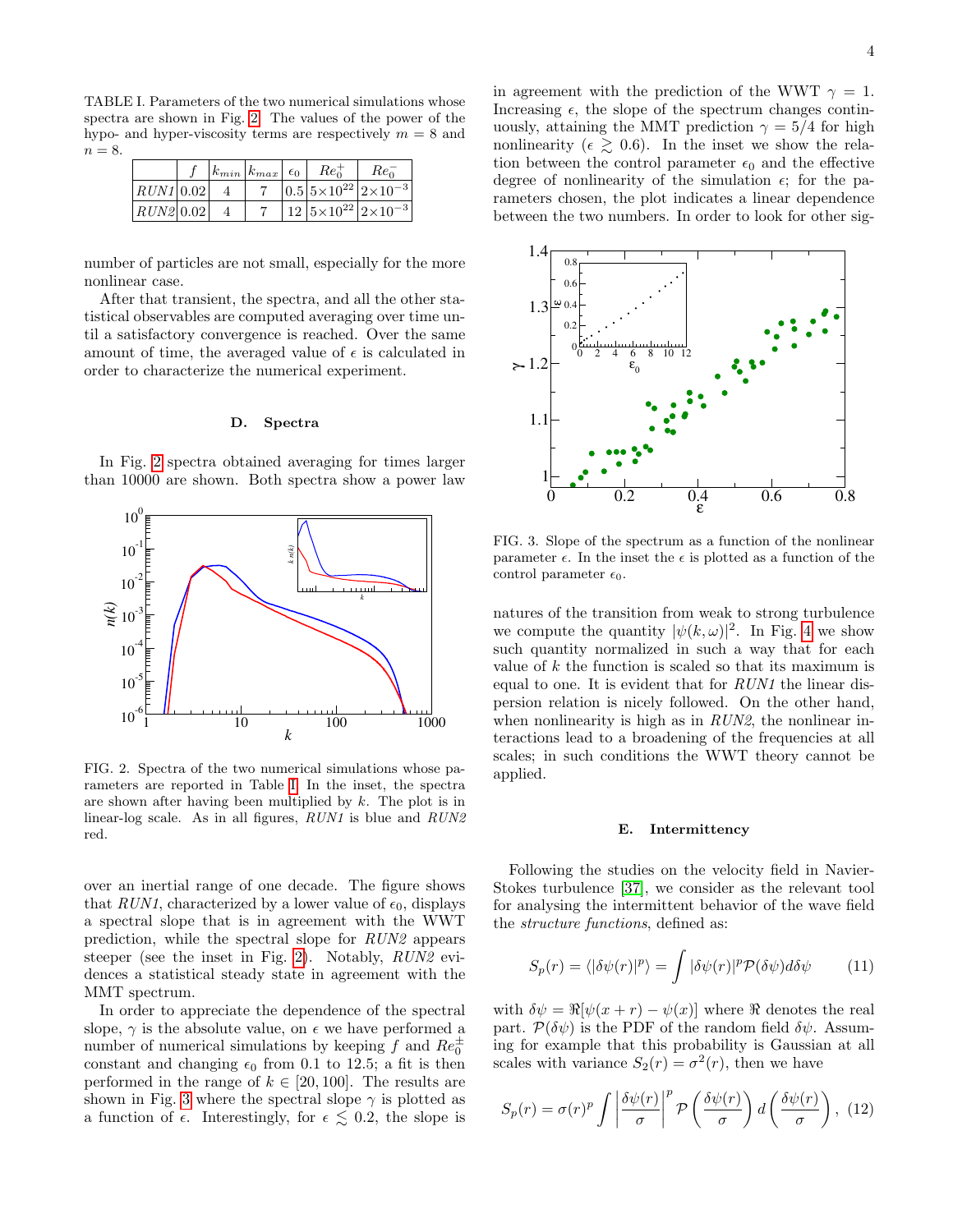

<span id="page-4-0"></span>FIG. 4.  $|\psi(k,\omega)|^2$  (a) for very small nonlinearity  $\epsilon \approx 0$ , RUN1; (b) for large nonlinearity  $\epsilon \simeq 1$ , RUN2.

where the integral is a constant that depends only on p. This property holds for any random process that is self-similar, i.e. whose statistical properties are scale invariant. The scaling properties of the structure functions can be related to those of the spectrum by observing that the two-point correlator  $\mathcal{C}(r) = \langle \psi^*(x) \psi(x + r) \rangle$  is the Fourier transform of the spectrum. For the Wiener-Kintchine theorem [\[37\]](#page-6-18), if the wave spectrum is characterized by a power law  $k^{-\gamma}$  with  $1 < \gamma < 3$ , then also  $S_2(r)$ scales as  $r^{\zeta_2}$ , with  $\zeta_2 = \gamma - 1$ . It should be noted that, if WWT is verified, i.e.  $\gamma = 1$ , then the relation between the exponent of the second-order structure function and the spectral slope does not hold.

In general, since the spectral slopes change for different values of  $\epsilon$ , we may expect that also  $S_2(r)$  would scale differently with  $\epsilon$ . Therefore, assuming self-similarity, we can only make the prediction that the relative scaling is universal. Indeed, since  $S_p \sim r^{\zeta_p(\epsilon)} \sim S_2^{p/2} \sim r^{\frac{p}{2}\zeta_2(\epsilon)}$ , we expect that  $\zeta_p(\epsilon)/\zeta_2(\epsilon) = p/2$ , i.e.  $\epsilon$ -independent and linear in p. If the PDF is not self-similar, higher moments do not follow any simple scaling relation with respect to the second one and the integral in  $(12)$  depends on r; therefore, we have that  $\zeta_p(\epsilon)/\zeta_2(\epsilon)$  is a nonlinear (possibly  $\epsilon$ dependent) function of  $p$ . In this case, we encounter an anomalous scaling, typical of turbulent flows [\[29\]](#page-6-9). From a technical point of view, the calculation of the scaling exponents requires some attention. It is rather difficult to get an accurate estimate of  $\zeta_p$  from the scaling of  $S_p(r)$  versus r. The most appropriate procedure is to plot higher order structure functions versus a reference one and get directly the relative scaling exponent, hoping in this way to get rid of any spurious dependence due to limited statistics or finite-size effects. This technique, known as the Extended Self-Similarity (ESS) and developed in the nineties [\[38\]](#page-6-19), has been widely used in fluid turbulence to analize low-to-moderate Re statistics. In particular, for three-dimensional turbulence, it is meaningful to plot structure functions as a function of  $S_3(r)$ . The reason is that Kolmogorov 4/5 law assures, for the Navier-Stokes equations, that  $S_3 \sim r$ . Since we are not aware of any analogous prediction for the present model, we compute the ESS exponents with respect to  $S_2(r)$ .

In Fig. [5,](#page-4-1) the ratio between  $\zeta_p$  and  $\zeta_2$  is shown for the two simulations discussed in the previous Section. We observe that both RUN2 exhibit a degree of intermittency larger than RUN1. The fact that the discrepancy with respect to self similar scaling increases with nonlinearity is not a peculiarity of this one-dimensional model under investigation; indeed, our results are consistent with results obtained in very different systems [\[6,](#page-5-3) [24\]](#page-6-20). The nonlinear behaviour of  $\zeta_p/\zeta_2$  seen in Fig. [5](#page-4-1) implies that for any structure function of order  $p > 1$ , the ratio  $S_p(r)/S_2(r)^{p/2} \sim r^{\zeta_p - p\zeta_2/2}$  increases as  $r \to 0$ , or at least down to the dissipation range. In particular, this is true



<span id="page-4-1"></span>FIG. 5. The ESS scaling exponents  $\zeta_p/\zeta_2$  as a function of p for RUN1 and RUN2: while a linear dependence  $\zeta_p/\zeta_2 = p/2$ would indicate self-similarity (consistent with the WWT theory), our simulations show an increasingly anomalous behaviour as the nonlinearity parameter  $\epsilon$  increases. Inset: the flatness  $S_4(r)/S_2(r)^2$  (see text). For the weakly non-linear RUN1 the flatness is always close to the Gaussian value 3; higher non-linearities produce more intense fluctuations at smaller scales, the very definition of intermittency.

for the flatness  $F = S_4(r)/S_2^2(r)$ . For a Gaussian field  $F = 3$ , and in general for any self-similar field F does not depend on r. On the other hand, an increasing flatness at small separation indicates that large fluctuations are relatively more frequent at those scales, a phenomenon called intermittency [\[29\]](#page-6-9) in the fluid turbulence literature. It should be noted that  $\zeta_p$  is constrained by general exact results to be a concave and non-decreasing function of p for any field with bounded values [\[29\]](#page-6-9). The inset of Fig. [5](#page-4-1) shows that the  $F(r)$  is constant for the weakly-nonlinear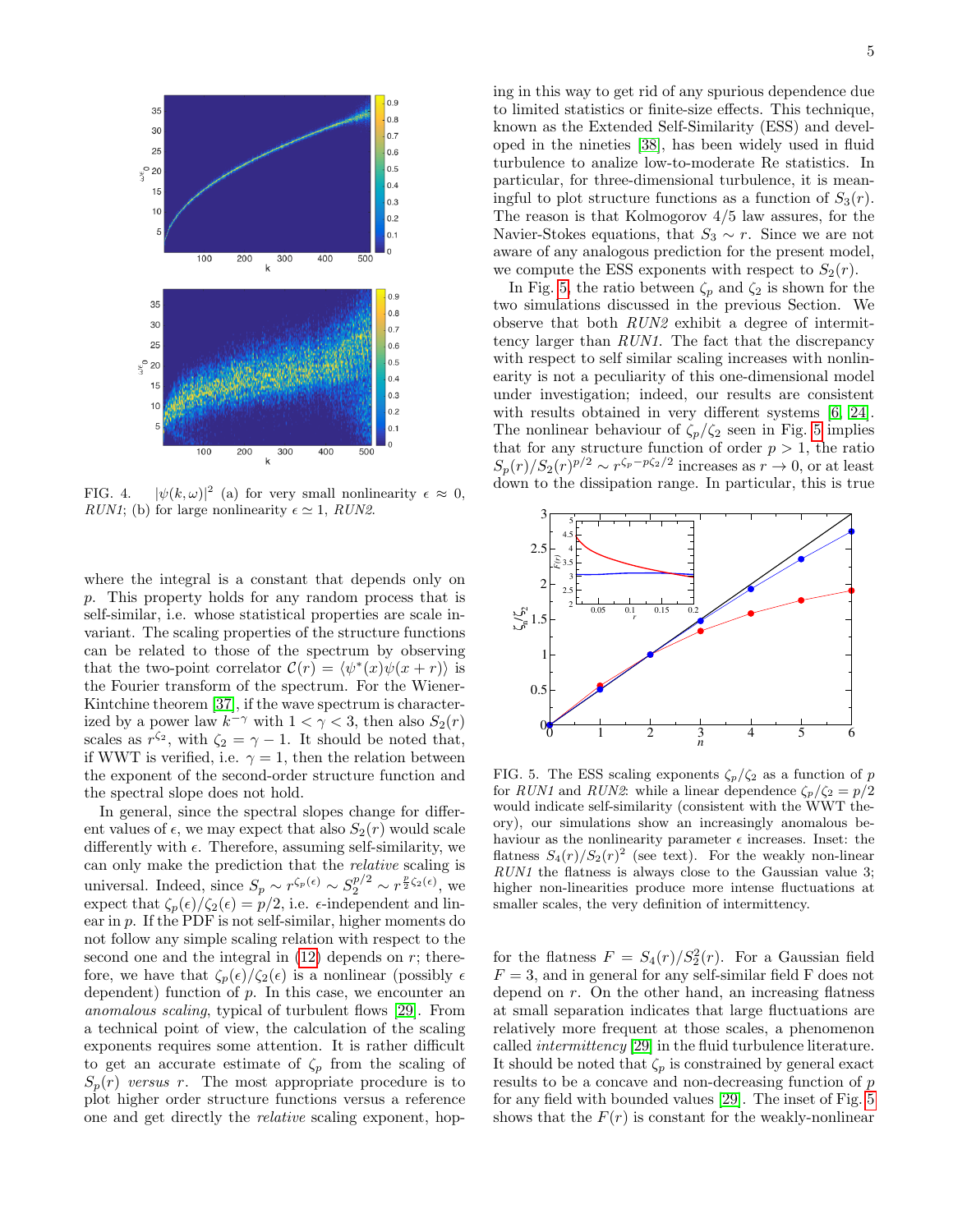

<span id="page-5-4"></span>FIG. 6. PDFs of the increments  $\delta_r \psi$  over different values of the separation r. Panel(a):  $RUM$  of Table [I,](#page-3-0) with a relatively small non-linearity, exhibits a quasi-Gaussian behaviour over the inertial range. Panel (b): RUN2, with a much larger  $\epsilon$ , is strongly intermittent, with more intense fluctuations at smaller scales.

RUN1 (for which  $F \approx 3$  as in Gaussian case), while for more non-linear conditions the flatness is observed to increase up to  $\approx 4.5$  at small separations. Therefore, the strongly nonlinear case reveals large deviations from selfsimilarity, with more than 30% of discrepancy in the 6-th order structure function from the WWT monofractal prediction. That is more than what found in Navier-Stokes strong turbulence. Although the 1-D dynamics may foster such anomalous scaling, present results confirm recent findings in MHD wave turbulence [\[36\]](#page-6-21).

The increasing impact of extreme fluctuations at small scales can be better appreciated by inspecting the PDFs  $\mathcal{P}_r(\delta\psi)$ . Fig. [6](#page-5-4) shows the PDFs of increments for different

values of the nonlinearity  $\epsilon$ . The statistics from  $RUNI$ (low non-linearity) is shown in panel (a). In this case the PDFs cannot be distinguished from a Gaussian distribution at all separations but at large ones, where they display sub-Gaussian tails. In contrast, panel (b) shows that RUN2 (high non-linearity) displays strongly non-Gaussian statistics at small scales, with wider and wider tails with decreasing separations. Gaussian statistics are still found at intermediate separations. Again, distributions with sub-Gaussian tails are observed at large scales. The scale-dependence of the tails of the distributions is indeed the signature of intermittency. Furthermore this is clearly triggered by large enough non-linearity, in agreement with our previous remarks on Fig. [5.](#page-4-1)

# IV. CONCLUSIONS

Our numerical results on the defocusing MMT model with  $\sqrt{|k|}$  dispersion indicate that if the nonlinear interactions are sufficiently small, the statistical steady dynamics is well described by the WWT theory. Furthermore, the probability density function of the wave-field is quasi-Gaussian at all scales.

On the other hand, when nonlinearity starts to become large enough, we have shown that the dynamics is even richer than previously depicted, confirming that the MMT model is a particularly complex model. In particular, we have shown that there is a continuous transition from weak to strong turbulence as the nonlinearity is increased. In this case, WWT ceases to represent correctly the system and anomalous scaling is observed, with spectra which differ from the WWT predictions. Interestingly, the MMT spectrum is just one of the various possible statistical steady states.

### ACKNOWLEDGMENTS

M.O. was supported by MIUR Grant No. PRIN 2012BFNWZ2. Dr. B. Giulinico is acknowledged for discussion. D. Proment is acknowledged for discussion during the early stages of this work. MO acknowledges Gregory Truden from UNITO who started this work as a master student in 2014 at the University of Torino.

- <span id="page-5-0"></span>[1] VE Zakharov and NN Filonenko. Energy spectrum for stochastic oscillations of the surface of a liquid. In Soviet Physics Doklady, volume 11, page 881, 1967.
- [2] G Falkovich, VS Lvov, and VE Zakharov. Kolmogorov spectra of turbulence. Springer, Berlin, 1992.
- [3] S Nazarenko. Wave turbulence, volume 825. Springer, 2011.
- <span id="page-5-1"></span>[4] AC Newell and B Rumpf. Wave turbulence. Annual

Review of Fluid Mechanics, 43:59–78, 2011.

- <span id="page-5-2"></span>[5] GJ Komen, L Cavaleri, M Donelan, K Hasselmann, H Hasselmann, and PAEM. Janssen. Dynamics and modeling of ocean waves. Cambridge University Press, Cambridge, 1994.
- <span id="page-5-3"></span>[6] E Falcon, S Fauve, and C Laroche. Observation of intermittency in wave turbulence. Physical Review Letters, 98(15):154501, 2007.